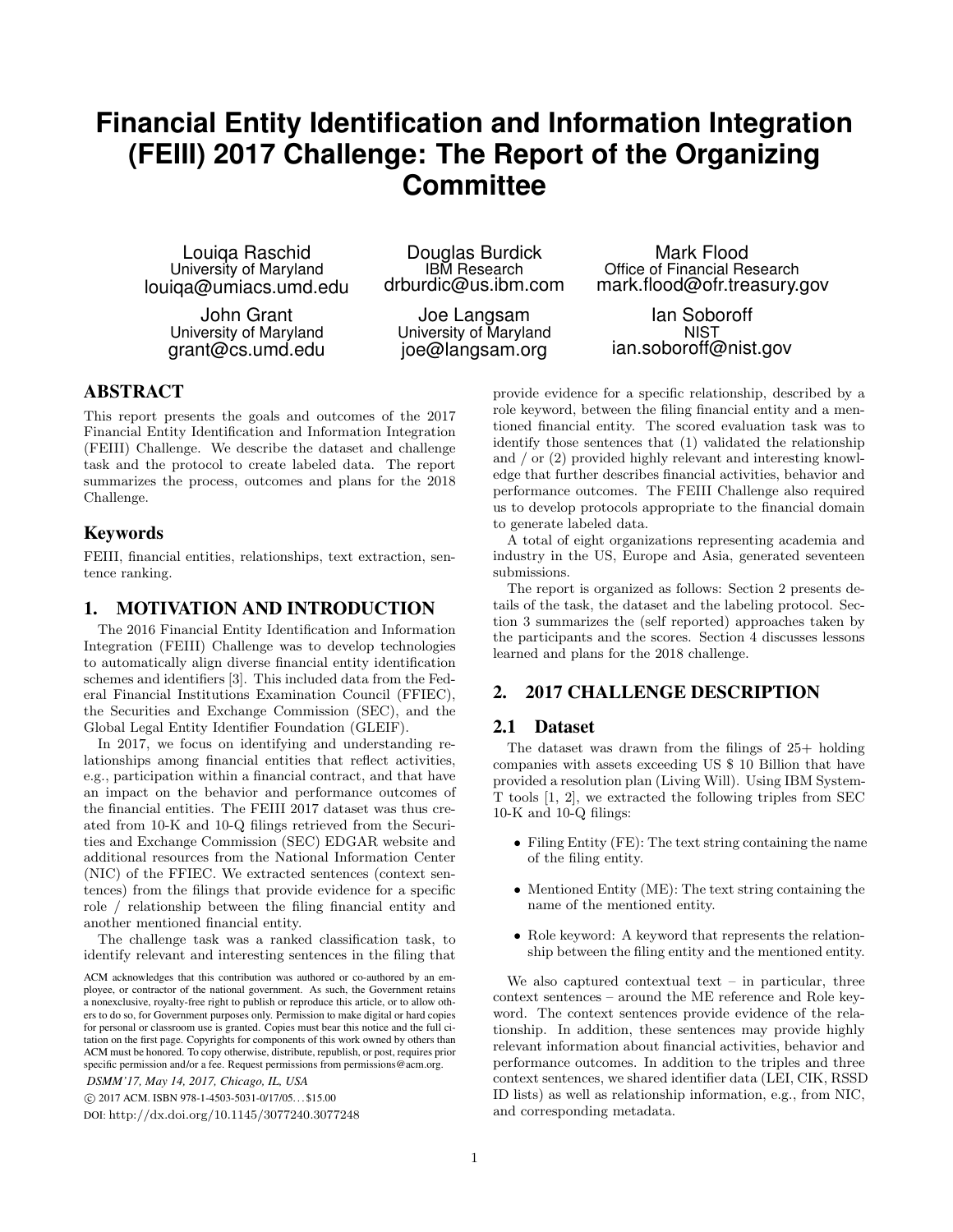|                                                                                                                                             | Dataset   Count of filings   Count of triples |                |
|---------------------------------------------------------------------------------------------------------------------------------------------|-----------------------------------------------|----------------|
|                                                                                                                                             |                                               | 975            |
| Training $\begin{array}{ c c } \hline 25 \\ \hline 1 \end{array}$ Test $\begin{array}{ c c } \hline 26 \\ \hline 165 \\ \hline \end{array}$ |                                               | 900            |
|                                                                                                                                             | $(536 + 25)$                                  | $(8622 + 975)$ |
| Total                                                                                                                                       | 587                                           | 10497          |

Table 1: Data Summary Statistics.

| Role         | Count of triples |
|--------------|------------------|
| affiliate    | 129              |
| agent        | 40               |
| counterparty | 108              |
| guarantor    | 28               |
| insurer      | 47               |
| issuer       | 98               |
| seller       | 49               |
| servicer     | 57               |
| trustee      | 304              |
| underwriter  | 40               |
| Total        |                  |

Table 2: Distribution of Testing Dataset Triples over Roles.

Table 1 provides summary statistics for the dataset and Table 2 provides a distribution of the triples of the testing dataset over the roles.

#### 2.2 Task and Labeling Protocol

Recall that our challenge task was to identify those sentences that (1) validated the relationship and / or (2) provided highly relevant and interesting knowledge that further describes financial activities, behavior and performance outcomes.

Our protocol for labeling triples, and the corresponding three context sentences, from the training dataset, was fairly informal and involved two experts. We developed a more robust protocol for labeling of the test dataset as follows: 1. Each set of three context sentences was reviewed by three student labelers. They chose a rating for the triple and context sentences from the following set: Highly Relevant [H]; Relevant [R]; Neutral [N]; Irrelevant [I]. 2. The labelers also determined if the three context sentences validated the triple. 3. Those triples and sentences that did not have high inter-annotator agreement for the rating, but received at least one [H] rating, was examined by an expert who made a judgement on the rating. 4. Those triples and sentences that received a rating of [H] or [R] but did not have high inter-annotator agreement for the validation was examined by a second expert who made a judgement on the validation.

We provided the following guidelines to the student labelers and the experts for rating the triple and the corresponding three context sentences:

• Highly Relevant [H]: One group of highly relevant sentences will identify potential sources of significant (large) expenses and/or significant business opportunities. Examples of the source of the expenses or opportunities include litigation, spin-offs, acquisitions, etc. Most of these sentences describe a change from the status quo or current situation. Another group of highly relevant sentence will identify corporate character, e.g.,

| Label               | Count of triples |
|---------------------|------------------|
| Highly Relevant [H] | 285              |
| Relevant [R]        | 225              |
| Neutral [N]         | 268              |
| Irrelevant [I]      | 52               |
| Ambiguous           | 145              |
| Total               | 975              |

Table 3: Distribution of Training Dataset Triples over Labels.

the compensation of senior executives or commentary about business activities.

- Relevant [R]: One group of relevant sentences will identify existing assets, liabilities, revenues, or expenses. They may be very specific, e.g., interest rate expenses. Another group of relevant sentences will also identify the size and nature of current business activities, e.g., retail division, underwriting, investment banking, etc.
- Neutral [N]: These sentences may describe the type of business activity, the location of some business entity or activity. They are informative sentences but convey less information value compared to the highly relevant or relevant sentences.
- Irrelevant [I]: This is boilerplate text that is not informative.

Note: It was often difficult to differentiate highly relevant and relevant sentences.

Table 3 provides a distribution of the training dataset triples (and context sentences) over the four labels. We did not consider validation for the training dataset due to time limitations. Table 4 provides a distribution of the testing dataset triples over the six labels; we get six labels when we consider both the rating of the triples and sentences and the validation of the triple by the sentences.

We note that during the labeling of the test dataset, we realized that the ratings of the triples and context sentences were not always aligned or correlated with the validation of the triples. A significant percentage of the highly relevant sentences did not unfortunately validate the triple. We will discuss this in a later section.

Table 5 provides details of the relevance values associated with the following six labels:  $H+V$ ;  $H$ ;  $R+V$ ;  $R$ ;  $N$ ; I.

- Sentences that received a highly relevant rating and validated the triple received the highest relevance value.
- The labeled training data did not include labels  $[H+V]$ or  $[R+V]$ , and did not provide training data to differentiate between (highly relevant or relevant) sentences that did / did not validate the triple. Thus, we also gave a high relevance value to triples and sentences rated [H].

We considered multiple combinations of relevance values and we report on  $gt_1$  through  $gt_5$  as well as  $(gt_1 500)$  which only considers the Top 500 scores.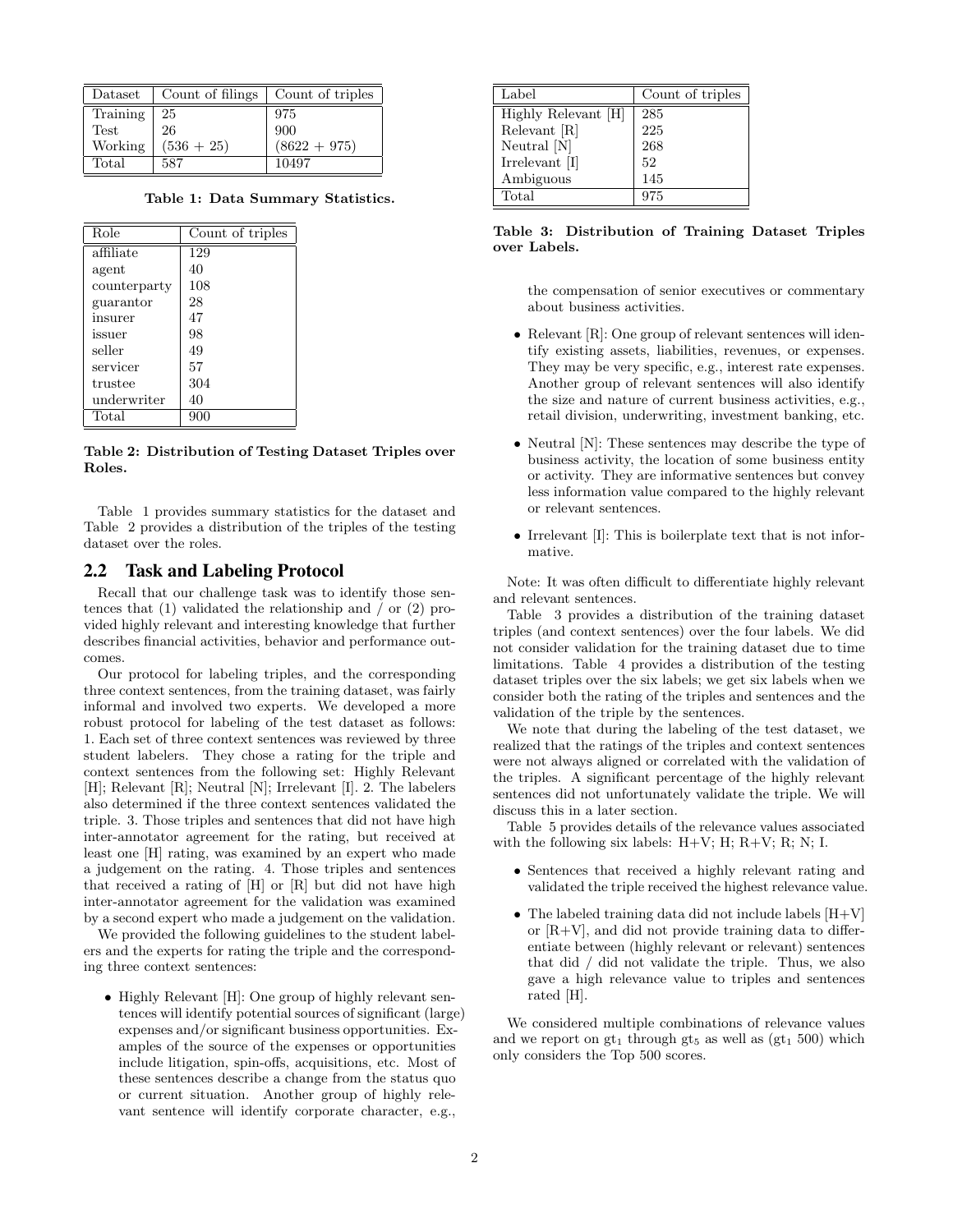| Label                                  | Count of triples |
|----------------------------------------|------------------|
| Highly Relevant and Validating $ H+V $ | 149              |
| Highly Relevant [H]                    | 160              |
| Relevant and Validating $[R+V]$        | 215              |
| Relevant [R]                           | 154              |
| Neutral $[N]$                          | 142              |
| Irrelevant [I]                         | 80               |
| Total                                  | 900              |

Table 4: Distribution of Testing Dataset Triples over Labels.

|                                 | $gt_1$ | $gt_2$ | $gt_{3}$ | $gt_4$ | $gt$ <sub>5</sub> |
|---------------------------------|--------|--------|----------|--------|-------------------|
| Highly Relevant / Valid $[H+V]$ |        |        |          |        |                   |
| Highly Relevant [H]             | 3      |        |          |        |                   |
| Relevant / Valid $[R+V]$        |        |        |          | 3.5    | 3.5               |
| Relevant [R]                    |        |        |          |        |                   |
| Neutral $[N]$                   |        |        |          |        |                   |
| Irrelevant [I]                  |        |        |          |        |                   |

Table 5: Relevance Scores for Labeled Ground Truth Triples.

#### 3. SOLUTION APPROACHES

A total of eight organizations representing academia and industry in the US, Europe and Asia, generated seventeen submissions [4, 5, 6, 7, 8, 9, 10]. We briefly summarize the highlights.

- P1 (corporate): The team determined the differential affinity of keywords in the context sentences to each of the roles, and computed the cumulative relevance over all keywords.
- P2 (corporate): Made extensive use of a proprietary database of financial entity identifiers to match entity mentions in the triples and context sentences.
- P3 P10 (academic): This team explored a combination of features including a Bag-of-words that was used to extract N-grams and a deep-learning based word embedding model. They also exploited interannotator agreement (Cohen's Kappa) to select or discard labels.
- P11, P17 (corporate): Addressed the original task of identifying sentences that validated the triple. Identified multiple scenarios where there is partial validation of the triple or where the triple is in fact, ambiguous or incorrect. Specified rules using regular expressions and text features to encode invalid scenarios.
- P12 (corporate): This participant made extensive use of (proprietary) databases, knowledge graphs, and text extraction utilities.
- P13, P14 (academic): This participant used a deeplearning based word embedding model. They made good use of the unlabeled data and they constructed a classifier for each role.
- P15 (corporate): This participant used a syntactic and semantic parser and obtained a range of linguistic features (POS tagging, subject and object modifiers,

|                                                                                                                                                                                                                                 | $gt_1$ |  | $gt_1$ $gt_2$ $gt_3$ $gt_4$<br>$500$ | $gt_5$ |
|---------------------------------------------------------------------------------------------------------------------------------------------------------------------------------------------------------------------------------|--------|--|--------------------------------------|--------|
|                                                                                                                                                                                                                                 |        |  |                                      |        |
|                                                                                                                                                                                                                                 |        |  |                                      |        |
| $\begin{tabular}{ l c c c c c c c c c } \hline Min & 0.71 & 0.34 & 0.88 & 0.62 & 0.86 & 0.76 \\ \hline Max & 0.92 & 0.82 & 0.96 & 0.79 & 0.94 & 0.86 \\ Mean & 0.82 & 0.62 & 0.93 & 0.70 & 0.90 & 0.81 \\ \hline \end{tabular}$ |        |  |                                      |        |

Table 6: Minimum, Maximum and Mean values for Normalized Discounted Cumulative Gain for Different Ground Truth Relevance Scores.

| Role         | Min  | $\overline{\text{Max}}$ | Mean |
|--------------|------|-------------------------|------|
| affiliate    | 0.50 | 0.72                    | 0.59 |
| agent        | 0.53 | 0.89                    | 0.71 |
| counterparty | 0.70 | 0.90                    | 0.82 |
| guarantor    | 0.63 | 0.90                    | 0.72 |
| insurer      | 0.73 | 0.96                    | 0.82 |
| issuer       | 0.69 | 0.88                    | 0.76 |
| seller       | 0.59 | 0.94                    | 0.76 |
| servicer     | 0.77 | 0.94                    | 0.84 |
| trustee      | 0.68 | 0.81                    | 0.74 |
| underwriter  | 0.48 | 0.76                    | 0.60 |
| overall      | 0.69 | 0.79                    | 0.74 |

Table 7: Minimum, Maximum and Mean values for Normalized Discounted Cumulative Gain with Ground Truth  $gt_5$  for Different Roles.

etc.). Specialized text extraction utilities were also customized for the financial domain.

• P16 (academic): This participant used an external resource to determine concept probabilities for context sentences. Highly relevant sentences appeared to be associated with more concepts. They also used a deep-learning based word embedding model. They further studied the differences between the first and last context sentence.

Table 6 reports on the minimum, maximum and mean Normalized Discounted Cumulative Gain (NDCG) scores, over all triples/roles, for the various combinations of relevance values (see Table 5), over all seventeen submissions. We note that the NDCG is generally pretty high; this reflects the large count of  $[H+V]$ ,  $[H]$  and  $[R+V]$  triples and context sentences in the dataset.

Table 7 reports on the minimum, maximum and mean NDCG scores for each role. We report on  $gt_5$  since it has a focus on validation and gives relevance values to [H+V] and  $[R+V]$  but not to  $[H]$ . We make the following observations:

- Some roles and relationships appear to be more clearly described within the context sentences. For example, the roles counterparty, insurer and servicer appear to yield higher NDCG scores. We note that there are a smaller count of triples for the roles insurer and servicer, in the dataset. It is possible that such infrequent roles are more clearly understood.
- Other roles, e.g., trustee and affiliate, appear to be more complex, and the corresponding relationships may not be well described within the context sentences; they appear to yield lower NDCG scores.